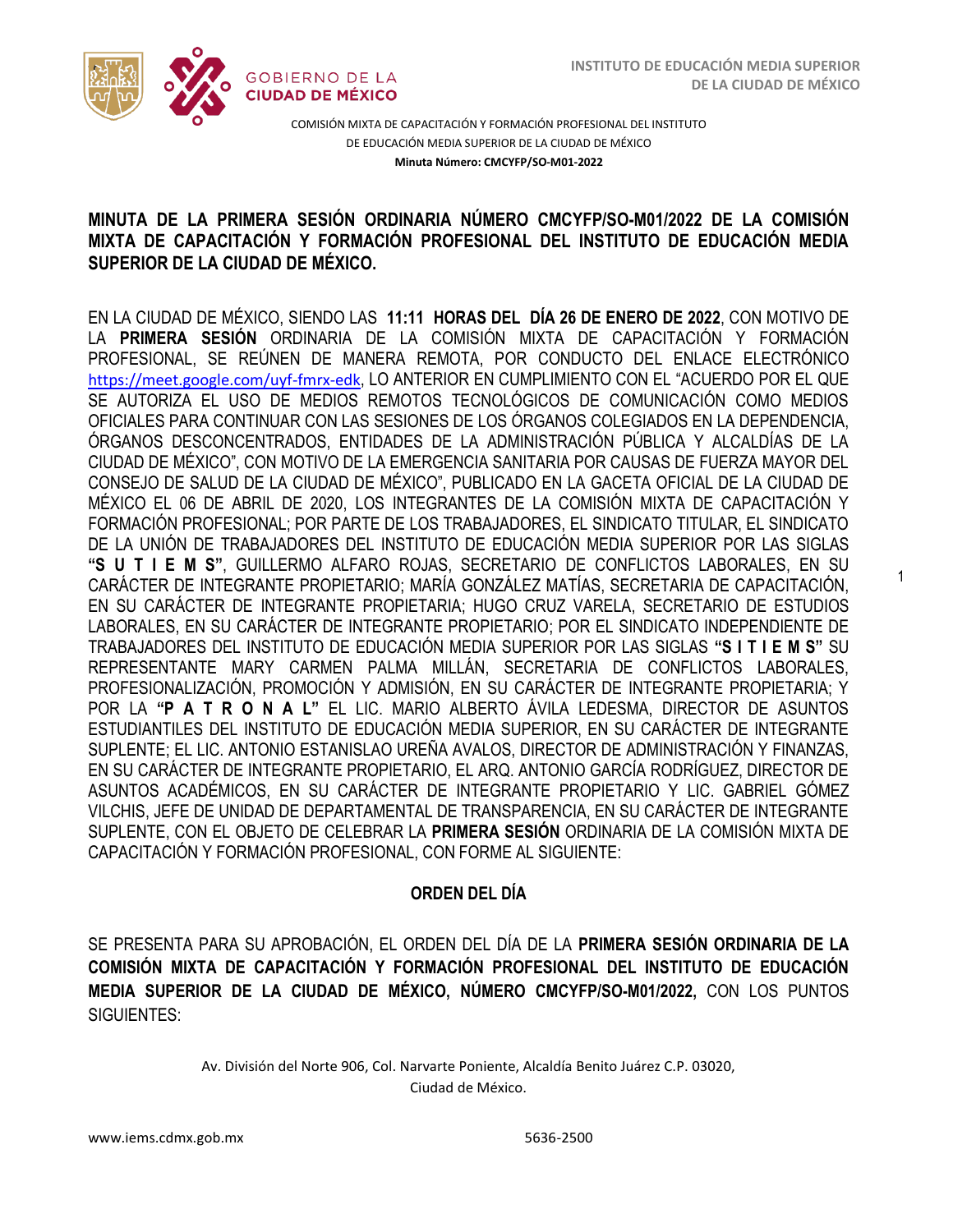

- I. LECTURA Y APROBACIÓN DEL ORDEN DEL DÍA.
- II. SE PRESENTA PARA SU APROBACIÓN EL DICTAMEN **DIC-IEMS-CMCYFP-001-2022.**
- III. SE PRESENTAN LAS PROPUESTAS RELATIVAS A LA INTEGRACIÓN DEL PROYECTO PARA EL PLAN DE CAPACITACIÓN Y FORMACIÓN PROFESIONAL.
- IV. SE PRESENTA PARA SU APROBACIÓN LA PROPUESTA DE FECHA PARA LA CELEBRACIÓN DE LA **SEGUNDA SESIÓN** ORDINARIA DE LA COMISIÓN MIXTA DE CAPACITACIÓN Y FORMACIÓN PROFESIONAL.

## **M I N U T A**

**PRIMERO.** DE ACUERDO CON LA LISTA DE ASISTENCIA DE LOS INTEGRANTES DE LA COMISIÓN, EXISTE QUÓRUM LEGAL VÁLIDO PARA LLEVAR A CABO LA **PRIMERA SESIÓN** ORDINARIA DE LA COMISIÓN MIXTA DE CAPACITACIÓN Y FORMACIÓN PROFESIONAL.

LAS PERSONAS INTEGRANTES DE LA **COMISIÓN MIXTA DE CAPACITACIÓN Y FORMACIÓN PROFESIONAL DEL INSTITUTO DE EDUCACIÓN MEDIA SUPERIOR DE LA CIUDAD DE MÉXICO** APRUEBAN POR UNANIMIDAD, EL ORDEN DEL DÍA DE LA **PRIMERA SESIÓN** ORDINARIA CON LOS PUNTOS SIGUIENTES:

- I. LECTURA Y APROBACIÓN DEL ORDEN DEL DÍA.
- II. SE PRESENTA PARA SU APROBACIÓN EL DICTAMEN **DIC-IEMS-CMCYFP-01-2021.**
- III. SE PRESENTAN LAS PROPUESTAS RELATIVAS A LA INTEGRACIÓN DEL PROYECTO PARA EL PLAN DE CAPACITACIÓN Y FORMACIÓN PROFESIONAL.
- IV. SE PROPONE FECHA PARA LA CELEBRACIÓN DE LA **SEGUNDA SESIÓN** ORDINARIA DE LA COMISIÓN MIXTA DE CAPACITACIÓN Y FORMACIÓN PROFESIONAL.

**SEGUNDO**. LOS INTEGRANTES DE LA COMISIÓN MIXTA DE CAPACITACIÓN Y FORMACIÓN PROFESIONAL APRUEBAN EN TODAS Y CADA UNA DE SUS PARTES EL DICTAMEN **DIC-IEMS-CMCYFP-01-2022** PARA TODOS LOS EFECTOS ADMINISTRATIVOS CORRESPONDIENTES.

**TERCERO.** LOS INTEGRANTES DE LA COMISION MIXTA DE CAPACITACION Y FORMACIÓN PROFESIONAL TOMAN CONOCIMIENTO Y APRUEBAN EL SEÑALAMIENTO PARA QUE TENGA VERIFICATIVO LA CELEBRACIÓN DE **LA SEGUNDA** SESIÓN ORDINARIA DE LA COMISIÓN MIXTA DE CAPACITACIÓN Y FORMACIÓN PROFESIONAL EL **09 DE FEBRERO 2022**, A LAS **11:00 HORAS,** SE ENVIARÁ MEDIANTE CORREO ELECTRÓNICO LA INVITACIÓN DE LA MISMA.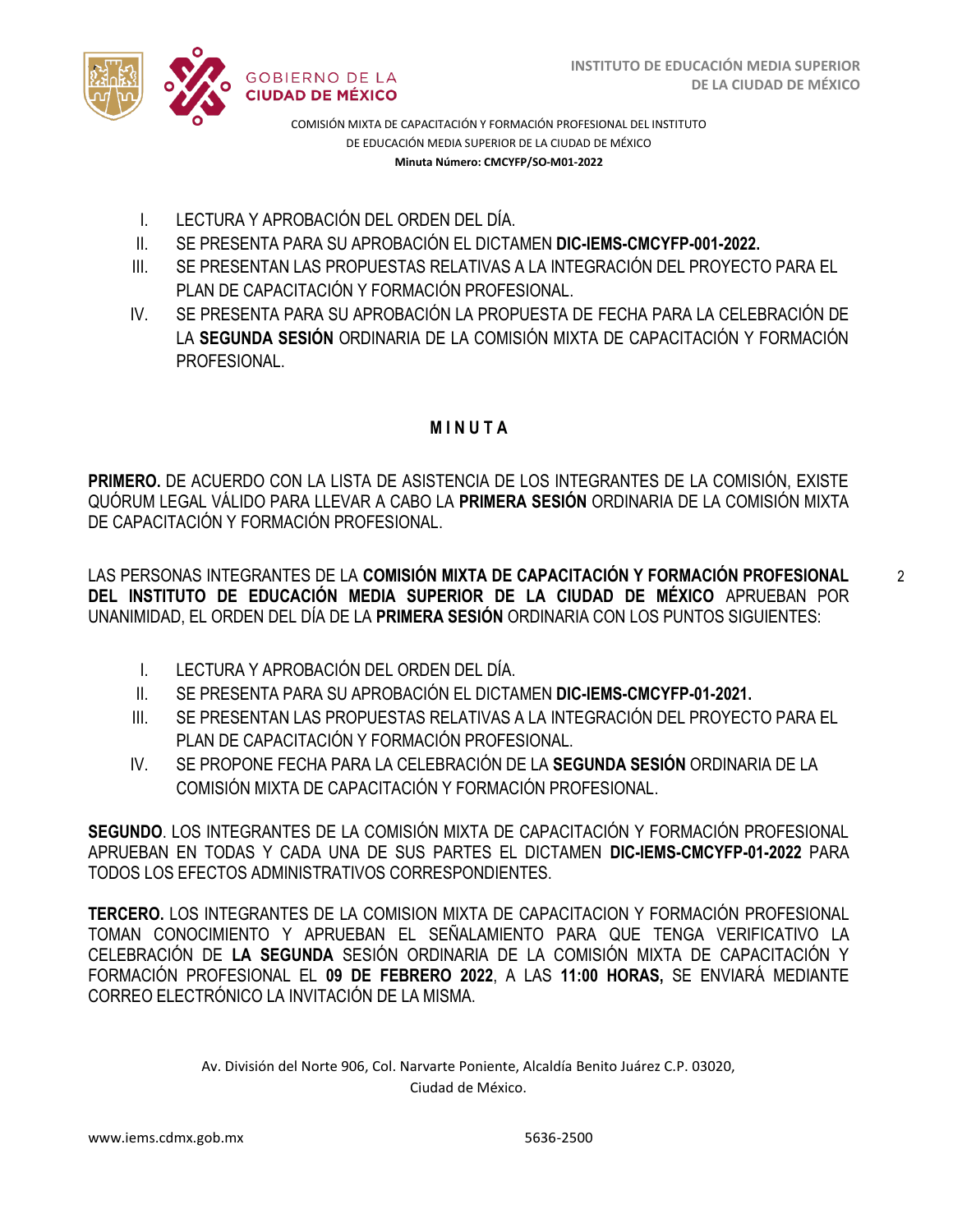

LOS INTEGRANTES DE LA COMISIÓN MIXTA DE CAPACITACIÓN TOMAN CONOCIMIENTO DE LAS  PROPUESTAS DEL PROYECTO PARA EL PLAN DE CAPACITACIÓN Y FORMACIÓN PROFESIONAL ASÍ COMO DE PROMOCIÓN, QUEDANDO PENDIENTE LA RESOLUCIÓN DE LOS MISMOS DADO QUE LAS PARTES ANALIZARÁN LA PERTINENCIA, PROCEDENCIA Y NUEVAS ALTERNATIVAS PARA LOS CURSOS PROPUESTOS Y LA INTEGRACIÓN DEL PLAN PARA SOMETERLO A LA APROBACIÓN DEL CONSEJO DE GOBIERNO.

SE ACUERDA TAMBIÉN INCLUIR EN EL ORDEN DEL DÍA DE LA REUNIÓN DEL 09 DE FEBRERO LA CONVOCATORIA DE PERMISOS ESPECIALES.

**CUARTO.** LOS ACUERDOS TOMADOS EN LA PRESENTE SESIÓN, SON VÁLIDOS Y SURTIRÁN SUS EFECTOS LEGALES Y JURÍDICOS EN TÉRMINOS DE LO DISPUESTO POR LOS ARTÍCULOS 21 FRACCIONES II, VII, VIII, XII, XIII INCISO A SUBINCISOS E Y F; 32, 38, 39, 40 DEL REGLAMENTO INTERIOR DE TRABAJO DEL INSTITUTO DE EDUCACIÓN MEDIA SUPERIOR DE LA CIUDAD DE MÉXICO; 1, 18, 21, 25, 34 Y 37 DEL REGLAMENTO DE LA COMISIÓN MIXTA DE CAPACITACIÓN Y FORMACIÓN PROFESIONAL DEL INSTITUTO DE EDUCACIÓN MEDIA SUPERIOR DE LA CIUDAD DE MÉXICO; ASÍ COMO LAS CLÁUSULAS 51, 78, 79 FRACCIÓN II DEL CONTRATO COLECTIVO DE TRABAJO DEL INSTITUTO DE EDUCACIÓN MEDIA SUPERIOR DE LA CIUDAD DE MÉXICO, ASÍ COMO EL NUMERAL TERCERO. PÁRRAFO SÉPTIMO Y OCTAVO DEL "ACUERDO POR EL QUE SE AUTORIZA EL USO DE MEDIOS REMOTOS TECNOLÓGICOS DE COMUNICACIÓN COMO MEDIOS OFICIALES PARA CONTINUAR CON LAS SESIONES DE LOS ÓRGANOS COLEGIADOS EN LA DEPENDENCIA, ÓRGANOS DESCONCENTRADOS, ENTIDADES DE LA ADMINISTRACIÓN PÚBLICA Y ALCALDÍAS DE LA CIUDAD DE MÉXICO, CON MOTIVO DE LA EMERGENCIA SANITARIA POR CAUSAS DE FUERZA MAYOR DEL CONSEJO DE SALUD DE LA CIUDAD DE MÉXICO", PUBLICADO EN LA GACETA OFICIAL DE LA CIUDAD DE MÉXICO EL 06 DE ABRIL DE 2020.

**QUINTO.** LOS INTEGRANTES DE LA COMISIÓN EXPRESARON SU CONSENTIMIENTO SIN MEDIAR ALGÚN VICIO DE LA VOLUNTAD, RESPECTO DE LA MINUTA EMITIDA, LA QUE SURTIRÁ EFECTOS LEGALES A PARTIR DE SU PUBLICACIÓN EN LA PÁGINA OFICIAL DEL INSTITUTO DE CONFORMIDAD CON EL NUMERAL CUARTO DE LA PRESENTE MINUTA, Y LAS FIRMAS AUTÓGRAFAS DE LOS QUE EN ELLA INTERVINIERON SE ASENTARÁN UNA VEZ TERMINADA LA EMERGENCIA SANITARIA.

### **ESTE DOCUMENTO SE FIRMA SIENDO LAS 12:48 HORAS DEL 26 DE ENERO DE 2022-------------------------------**

**----------------------------------------------------------------------------------------------------------------------------------------------------------**

#### **FIRMAN LAS PARTES**

### **POR PARTE DE LOS TRABAJADORES DEL IEMS**

#### **MARÍA GONZÁLEZ MATÍAS MARY CARMEN PALMA MILLÁN**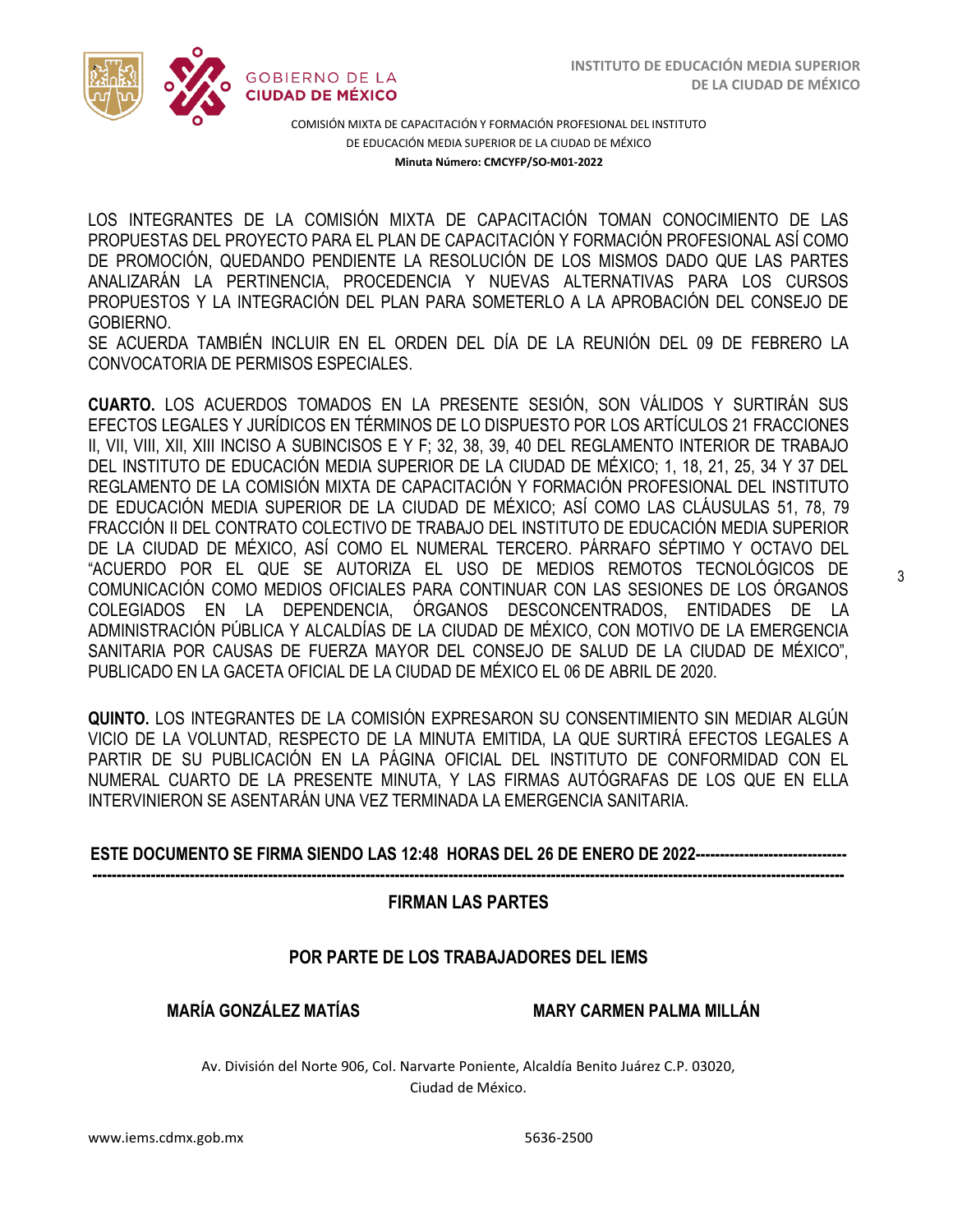

#### INTEGRANTE PROPIETARIA SECRETARIA DE CAPACITACIÓN DEL SINDICATO DE LA UNIÓN DE TRABAJADORES DEL INSTITUTO DE EDUCACIÓN MEDIA SUPERIOR (SUTIEMS)

### INTEGRANTE PROPIETARIA SECRETARIA DE CONFLICTOS LABORALES, PROFESIONALIZACIÓN, PROMOCIÓN Y ADMISIÓN DEL SINDICATO INDEPENDIENTE DE TRABAJADORES DEL INSTITUTO DE EDUCACIÓN MEDIA SUPERIOR (SITIEMS)

## **GUILLERMO ALFARO ROJAS HUGO CRUZ VARELA**

4

INTEGRANTE PROPIETARIO SECRETARIO DE CONFLICTOSLABORALES DEL SINDICATO DE LA UNIÓN DE TRABAJADORES DEL INSTITUTO DE EDUCACIÓN MEDIA SUPERIOR (SUTIEMS)

INTEGRANTE PROPIETARIO SECRETARIO DE ESTUDIOS LABORALES DEL SINDICATO DE LA UNIÓN DE TRABAJADORES DEL INSTITUTO DE EDUCACIÓN MEDIA SUPERIOR (SUTIEMS)

# **FIRMAN LAS PARTES**

# **POR PARTE DE LA PATRONAL DEL IEMS**

# **LIC. MARIO ALBERTO ÁVILA LEDESMA LIC. ANTONIO ESTANISLAO UREÑA ÁVALOS**

INTEGRANTE SUPLENTE DIRECTOR DE ASUNTOS ESTUDIANTILES DEL INSTITUTO DE EDUCACIÓN MEDIA SUPERIOR

INTEGRANTE PROPIETARIO DIRECTOR DE ADMINISTRACIÓN Y FINANZAS DEL INSTITUTO DE EDUCACIÓN MEDIA SUPERIOR